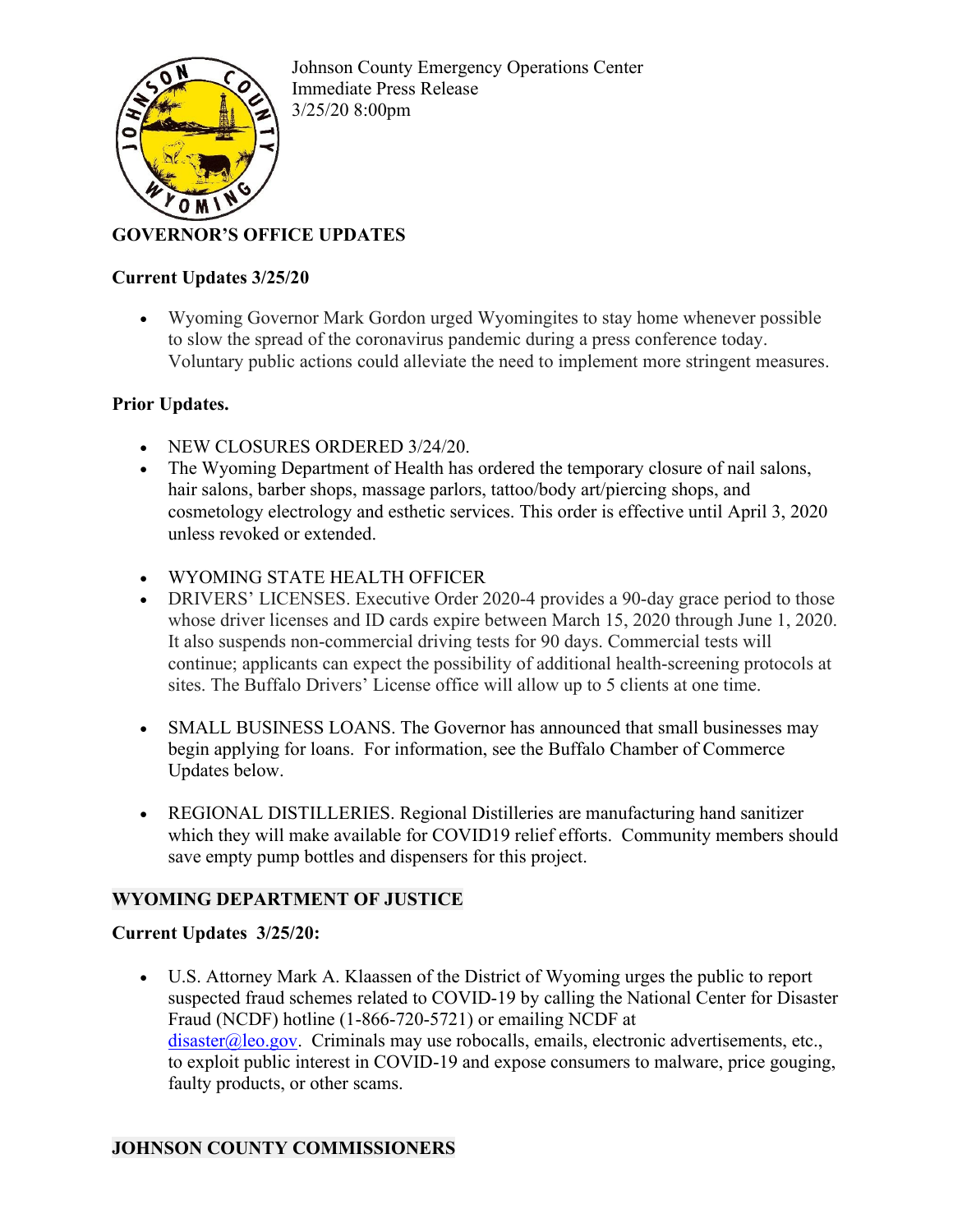## **Prior Updates:**

• **The Johnson County Commissioners** will hold a special meeting Thursday at 10:00 a.m. to vote on a resolution to close county buildings.

## **JOHNSON COUNTY HEALTHCARE CENTER UPDATES:**

## **Current Updates 3/25/20:**

#### **Patient Care**

- No patients tested today. 16 test kits currently available. JCHC has the ability now to make testing kits, increasing the quantity to 96.
- •
- JCHC anticipates that Telehealth Services will be available by Monday,  $3/30/20$
- As early as next week, JCHC plans to open a separate service on its campus to screen and evaluate people in their vehicles. Additional information is forthcoming regarding the criteria and process.
- Patients should call before arriving at JCHC. Patients or visitors must enter the facility through Main Entrance or Emergency Entrance only.

#### **CDC Guidelines**

- JCHC **strongly** encourages the community to follow social distancing guidelines.
- Physicians believe that the virus is already in the community.

## **JCHC Foundation and Board Meeting**

• JCHC Foundation and Board Meetings will take place via teleconference 3/25/20.

## **Blood Drive**

• Healthy people are strongly encouraged to donate blood during this time due to the growing blood supply shortage across the country. A blood drive will occur on April 20 from 12:30 – 6:00pm at the Johnson County Fairgrounds. Contact [www.bloodhero.com](http://www.bloodhero.com/) for info and to make an appointment.

## **Prior Updates:**

## **Patient Testing**

- Two patients were tested 3/24/20. Results expected by Thursday.
- Five patients have been tested as of  $3/23/20$ . All five tests were negative.

## **Testing Kits**

- JCHC has acquired more test kits. 75 test kits will be available by Friday.
- Current state testing facility provides results in two days.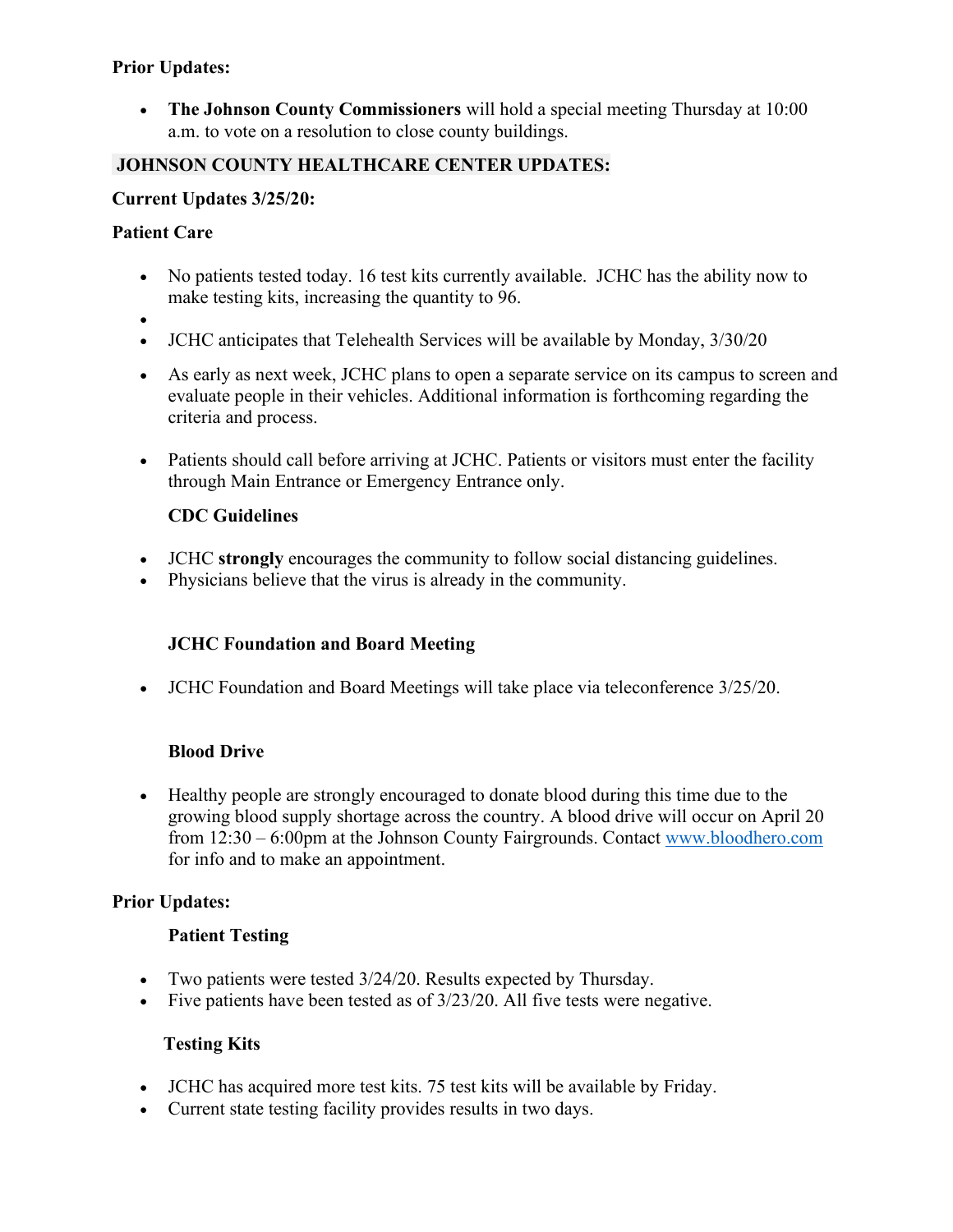## **Drug Protocols**

- JCHC has secured a supply of azithromycin should that drug prove effective and chloroquine, but recommends that patients with symptoms consult with JCHC.
- Available drugs will be used for treatment of patients in ICU and are not recommended for prophylaxis (preventative) self-care at this time.

## **CLERK OF DISTRICT COURT OFFICE**

#### **Prior Updates:**

- **The Clerk of the District Court's Office** is closed to foot traffic. For court proceedings call (307) 684-7271; for District Court Filings, file via USPS or FAX (307)684-5146; for more information on filing, call (307) 684-7271; for Child Support Payments mail via USPS or call (307) 684-7271.
- Passport applications will be processed by **APPOINTMENT.**

## **THE EMERGENCY OPERATIONS CENTER MENTAL HEALTH UNIT**

#### **Prior Updates:**

• **The Emergency Operations Center Mental Health Unit** has prepared an updated list of community mental health professionals. Contact the E.O.C. for further information.

## **THE BREAD OF LIFE FOOD PANTRY**

## **Prior Updates:**

• **The Bread of Life Food Pantry** will deliver food. Contact the E.O.C. for further information.

## **COUNTY CLERK'S OFFICE UPDATES:**

#### **Prior Updates:**

• **The Clerk's Office** will restrict access to one individual at a time. Necessary documents can be previewed via email, but original documents are still required on site.

## **COUNTY CLERK'S OFFICE UPDATES:**

## **Prior Updates:**

• **The Clerk's Office** will restrict access to one individual at a time. Necessary documents can be previewed via email, but original documents are still required on site.

## **NORTHERN WYOMING MENTAL HEALTH CENTER UPDATES:**

## **Current Updates 3/25/20:**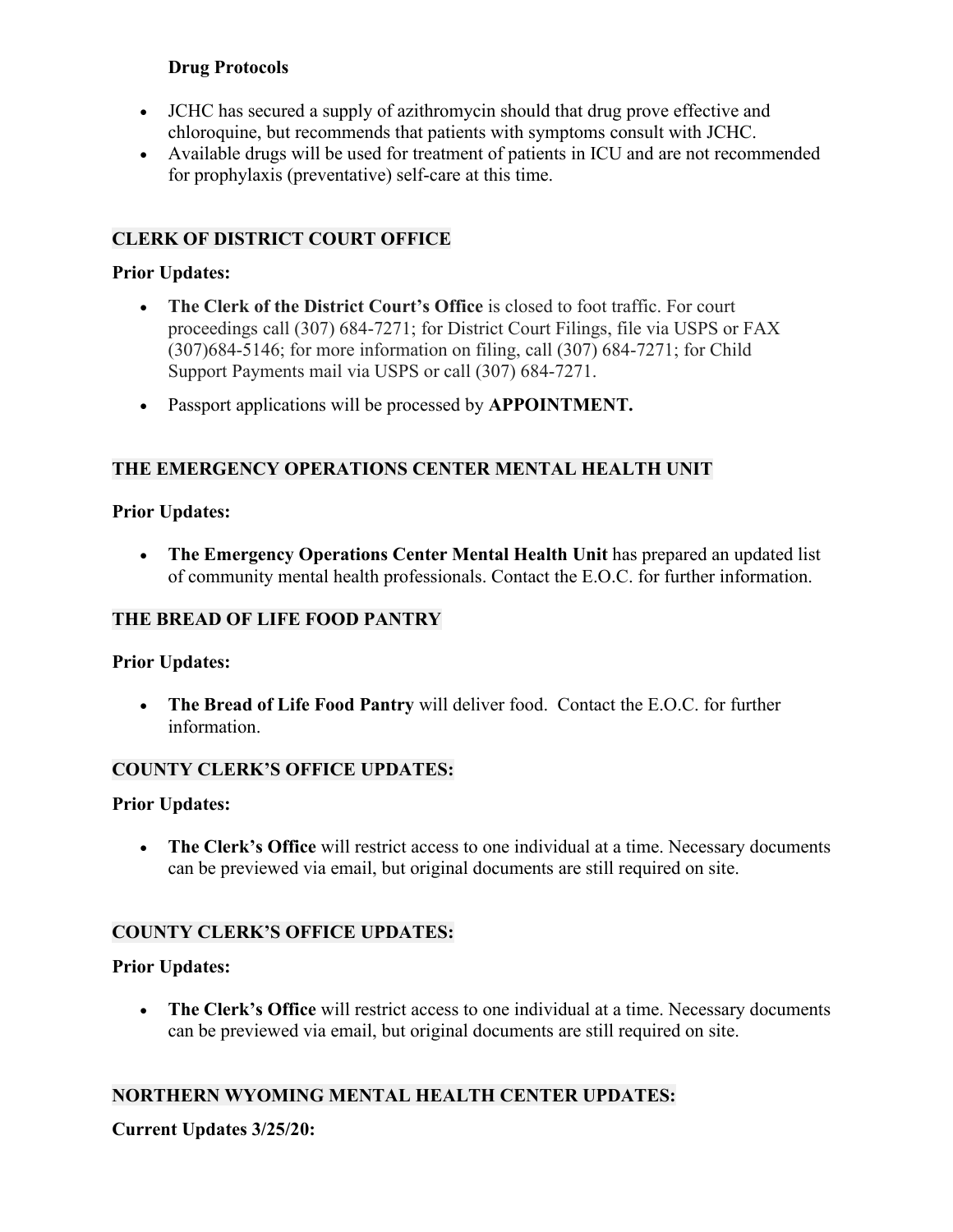- **Northern Wyoming Mental Health** remains open via telehealth services, but will limit face-to-face appointments through 4/3/2020; those in crisis situations may still request inhouse services.
- All NWMH clinical staff have joined Wyoming Telehealth Network and have established HIPAA-compliant Zoom accounts. NWMH is connecting clients with virtual recovery services such as on-line AA/NA meetings.

## **SENIOR CENTER UPDATES:**

## **Prior Updates:**

- The Buffalo Senior Center and Buffalo Area Transportation System are offering a grocery pick-up service from DJ's Thriftway for people over 60. There are three simple steps: 1)Call the Buffalo Senior Center (684-9551) to find out bus times; 2) Place order at DJs (684-2518) and notify DJs that a BATS driver will transport; 3)When DJs calls back with the dollar amount, pay with a credit card or prepare a check for DJs which BATS driver will deliver. Check and receipt will be returned. No cash will be accepted.
- The Kaycee Senior Meal Site remains closed. Individuals over 60 may request meal delivery by calling the County Inn Cafe at (307) 738-2291.
- The BATS Bus is still operating: Sunday 8:30 am to 2:00 pm and Monday through Friday 8:00 am to 5:00 pm. All riders will be screened. If you have symptoms of COVID-19, you will be required to wear a mask. In-Home Services will serve high risk patients only.

## **BUFFALO CHAMBER OF COMMERCE UPDATES:**

## **Prior Updates:**

- The Chamber Office is currently closed. The Chamber will send e-blasts with resources for employers and employees as they work to combat the Coronavirus. It will include information from the CDC, the State, and the US Chamber. Local businesses may send information regarding your new policies to  $info@$  buffalowyo.com. The Chamber will share your information.
- The Governor has announced that small businesses impacted by COVID19 may now apply for loans. Contact your SBDC regional director at [https://www.wyomingsbdc.org/](http://r20.rs6.net/tn.jsp?f=001sg8VlNRuZ6fFTPk-4MUC-1sXiWRV1M2TpehMUHOtI51CFjPRQg-uc_PlGLrza7npIHbdb0BujdNh9Dkyh2rsJ3cTUIVeAsKZ3lJLsxOCCZuGFze4NiZK6tveNB3UbG2BEX4HNKA2or-ya9sWddiYLRXVltN4pRHEGefxFXJTLneodXs6R4QEBfnbV4OJOcmlJkEgex8p1k_ighfQgzBptAEyFWu2agYeT8HcAFkgaJrH8lHF-4cfhbrtq6z5vpaYQbOfQ3yINVEORMQQw7za551Rn1aohMzyYMa3M7qn-KRhGbThJ2phd_tzcD5UkiiwmgNMRM5tHdpxUwMl3WaISldKjTVA8vvH7IomVYBS2JCq7upcyGv-VLTQ1oJbcwj_HYprQewkIw5ygV-PRhMIsiNcJxG2J4TmLd9kkEykkJwt6iYoMGchjO6alPvaa_C81_CC4ObrcSY=&c=9f0I-dS32-SaqRWckhrA3wLVx0htjtMrxERLxPkM-RrTI1oVWwzb5g==&ch=eBzk-eeE6AGLJJbb9nfqR-pjvq1WgGdFdsIBd__4mOS7rrlSnIIYfw==)
- •
- The SBDC website also has COVID-19 small business resources. Wyoming Business Council regional directors can help businesses navigate assistance needs and options. Contact information can be found at [https://wyomingbusiness.org/contactus.](http://r20.rs6.net/tn.jsp?f=001sg8VlNRuZ6fFTPk-4MUC-1sXiWRV1M2TpehMUHOtI51CFjPRQg-uc_PlGLrza7npUXj9QgenE8FHk-XWvdlt0v-1y8RN4rn97tj5lIY_k1DYVMa5gQnnYntQ9dN17wbb5kVJ7LisaVyPn2QFDL5bJzTdk21SFvjjHU0PpnlfiKEl_sYl48W8uJTEJu_3m-RzzFgvq8X381y2ODrVh0b56HGgGCbBS4qkfUG3G0VAbxP-Ax3s-891uAD4WfOQ2hJi-pSUUi-1uI0Zbakf_h8BjQIIAtHXFUpy5JO_XqCDspL_7M5O5L9XhqDgmX6J9xfJWDpbBY-WIU6aeVzJlNeX1526EmqvI9pKOuZEyJVBykK_zSqiMrNliBkYqeaxP7RkZd-SGTmF8nMF71678pezp4aiuf5LxMPKFzHsRe_aALQO5T-XcyZLxUR-L040GFynDaOLk5lFx-9w34eApsnyHw==&c=9f0I-dS32-SaqRWckhrA3wLVx0htjtMrxERLxPkM-RrTI1oVWwzb5g==&ch=eBzk-eeE6AGLJJbb9nfqR-pjvq1WgGdFdsIBd__4mOS7rrlSnIIYfw==)

## **COMMUNITY VOLUNTEERS**

The EOC would like to thank all the community volunteers and people donating items to agencies such as the Bread of Life Food Pantry, Friends Feeding Friends, and People Helping People. Thank you to the YMCA for sending workers to help the Bread of Life Food Pantry.

\_\_\_\_\_\_\_\_\_\_\_\_\_\_\_\_\_\_\_\_\_\_\_\_\_\_\_\_\_\_\_\_\_\_\_\_\_\_\_\_\_\_\_\_\_\_\_\_\_\_\_\_\_\_\_\_\_